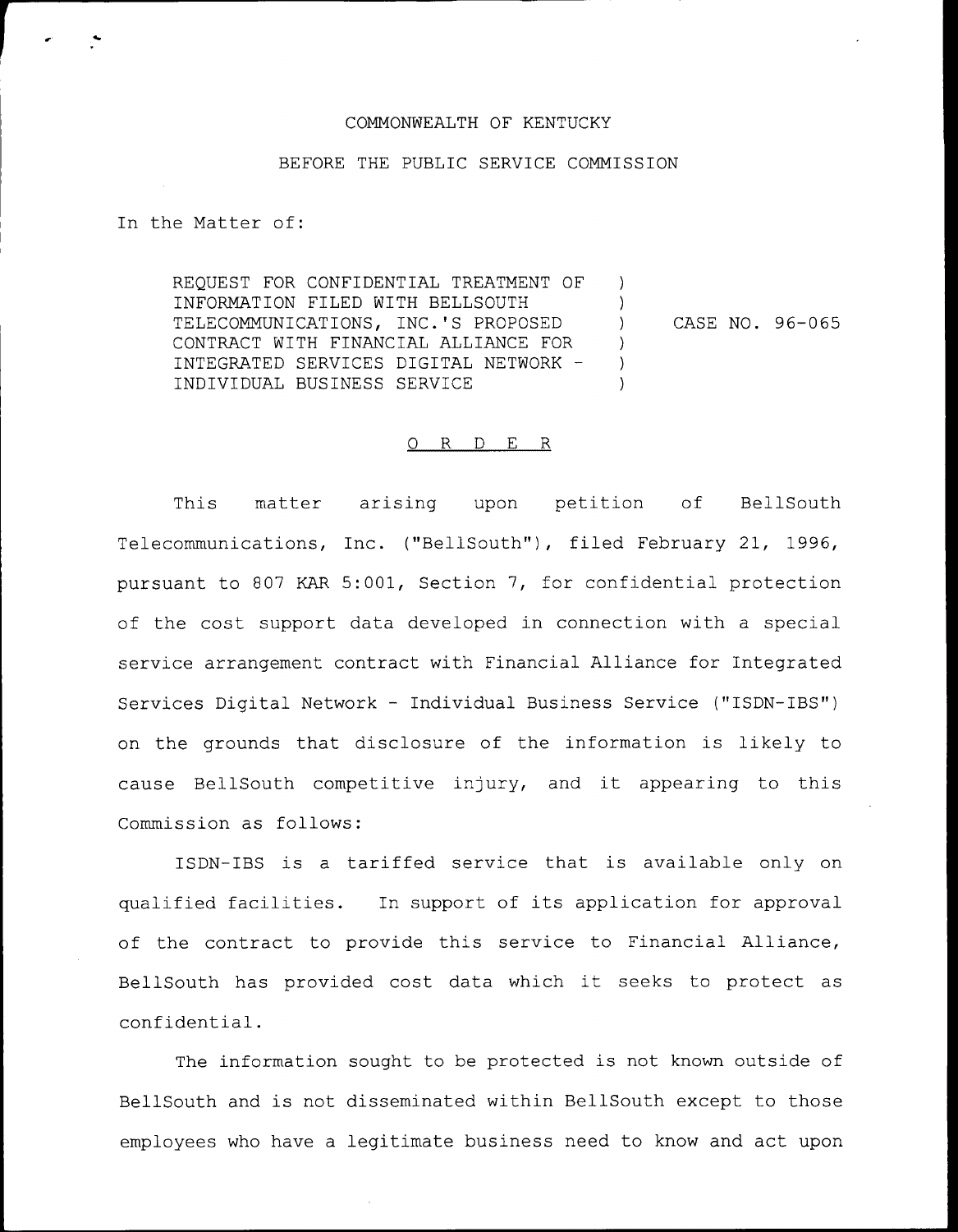the information. BellSouth seeks to preserve and protect the confidentiality of the information through all appropriate means, including the maintenance of appropriate security at its offices.

KRS 61.872(1) requires information filed with the Commission to be available for public inspection unless specifically exempted by statute. Exemptions from this requirement are provided in KRS 61.878(1). That subsection of the statute exempts several categories of information. One category exempted in paragraph (c) <sup>1</sup> of that subsection is commercial information confidentially disclosed to the Commission which if made public would permit an unfair commercial advantage to competitors of the party from whom the information was obtained. To qualify for the exemption, the party claiming confidentiality must demonstrate actual competition and <sup>a</sup> likelihood of substantial competitive injury if the in formation is disclosed. Competitive injury occurs when disclosure of the information gives competitors an unfair business advantage.

ISDN-IBS allows business customers to transmit voice and data over ISDN channels through the exchange network. This service is an alternative to other local exchange service offerings, private line/data services, and dedicated private line networks. BellSouth's competitors for private line/data services and networks are interexchange carriers, resellers, and vendors of microwave, digital radio, fiber, VSAT, and other wireless equipment and services. Disclosure of the information sought to be protected

 $-2-$